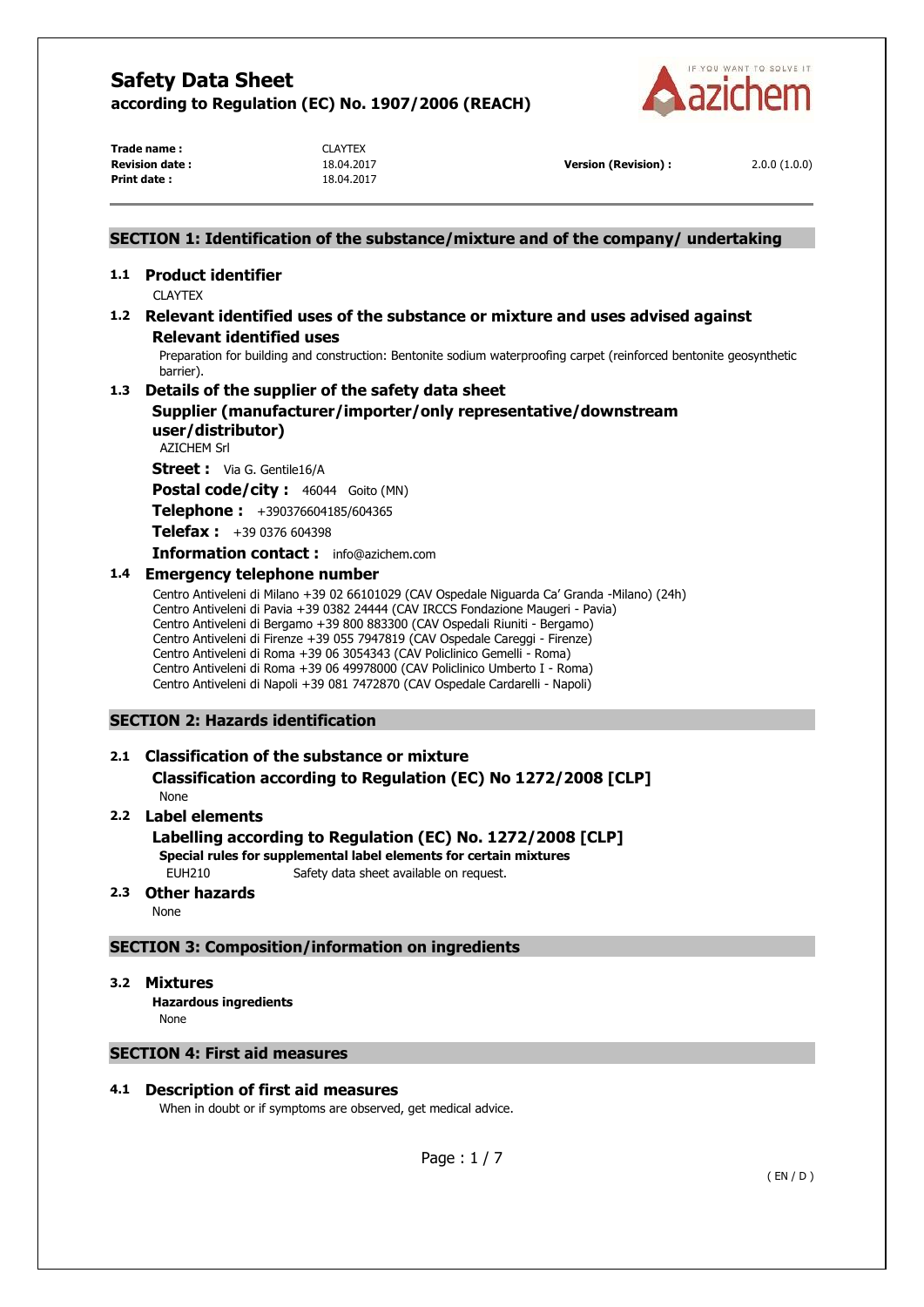

| Trade name :    |  |
|-----------------|--|
| Revision date : |  |
| Print date :    |  |

**Trade name :** CLAYTEX **Print date :** 18.04.2017

**Revision date :** 18.04.2017 **Version (Revision) :** 2.0.0 (1.0.0)

# **Following inhalation**

Remove victim out of the danger area. Symptoms may develop several hours following exposure; medical observation therefore necessary for at least 48 hours.

### **In case of skin contact**

Wash immediately with: Water Remove contaminated, saturated clothing immediately. In case of skin irritation, consult a physician. In case of skin reactions, consult a physician.

# **After eye contact**

After contact with the eyes, rinse with water with the eyelids open for a sufficient length of time, then consult an ophthalmologist immediately.

### **After ingestion**

Never give anything by mouth to an unconscious person or a person with cramps.

#### **4.2 Most important symptoms and effects, both acute and delayed**  No information available.

**4.3 Indication of any immediate medical attention and special treatment needed**  None

# **SECTION 5: Firefighting measures**

# **5.1 Extinguishing media Suitable extinguishing media**

Extinguishing powder alcohol resistant foam Carbon dioxide (CO2) Water mist

#### **5.2 Special hazards arising from the substance or mixture**  None

# **5.3 Advice for firefighters**

Remove persons to safety.

# **Special protective equipment for firefighters**

Do not inhale explosion and combustion gases. Use appropriate respiratory protection.

# **SECTION 6: Accidental release measures**

# **6.1 Personal precautions, protective equipment and emergency procedures**

Clear spills immediately. Wear a self-contained breathing apparatus and chemical protective clothing.

# **For non-emergency personnel**

Remove persons to safety.

# **6.2 Environmental precautions**

Do not allow to enter into surface water or drains. In case of gas escape or of entry into waterways, soil or drains, inform the responsible authorities.

# **6.3 Methods and material for containment and cleaning up**

# **For containment**

Absorb with liquid-binding material (e.g. sand, diatomaceous earth, acid- or universal binding agents). Collect in closed and suitable containers for disposal.

# **For cleaning up**

The contaminated area should be cleaned up immediately with: Water Retain contaminated washing water and dispose it.

# **6.4 Reference to other sections**

Reference to other sections Safe handling: see section 7 Personal protection equipment: see section 8

# **SECTION 7: Handling and storage**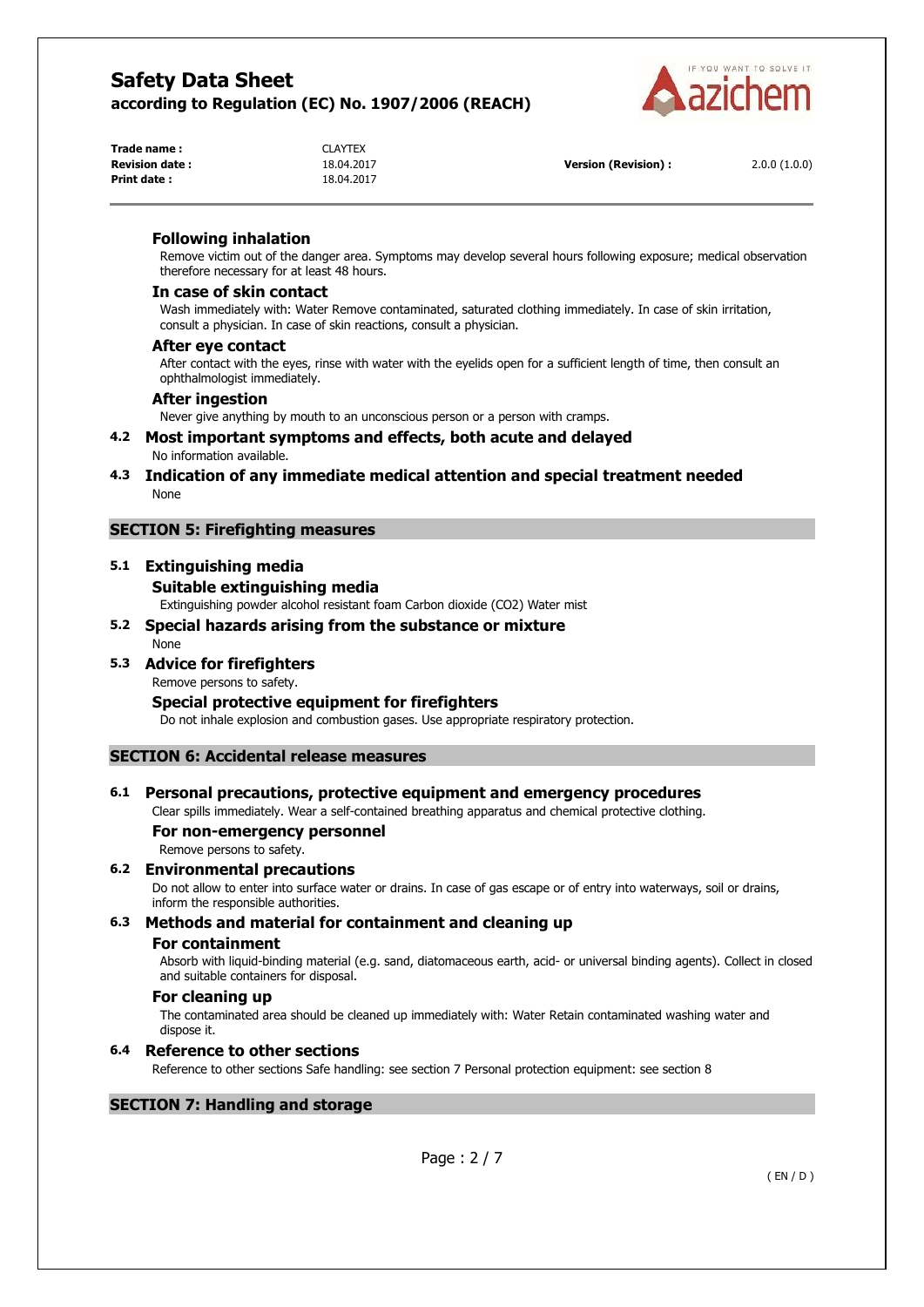

**Trade name :** CLAYTEX **Print date :** 18.04.2017

**Revision date :** 18.04.2017 **Version (Revision) :** 2.0.0 (1.0.0)



# **7.1 Precautions for safe handling**

#### **Protective measures**

**Specific requirements or handling rules**  Do not breathe dust. Do not breathe gas/fumes/vapour/spray. See section 8.

### **Advices on general occupational hygiene**

Normal precautions taken when handling chemicals should be observed.

### **7.2 Conditions for safe storage, including any incompatibilities**

Only use containers specifically approved for the substance/product.

# **Requirements for storage rooms and vessels**

Keep in a cool, well-ventilated place. Protect against UV-radiation/sunlight Humidity.

### **Hints on joint storage**

**Storage class :** 13

**Storage class (TRGS 510) :** 13

#### **Keep away from**

Store at least 3 metres apart from: Chemicals/products that react together readily

### **Further information on storage conditions**

Keep container tightly closed and in a well-ventilated place.

#### **7.3 Specific end use(s)**

None

# **SECTION 8: Exposure controls/personal protection**

#### **8.1 Control parameters**

None

#### **8.2 Exposure controls**

# **Appropriate engineering controls**

If local exhaust ventilation is not possible or not sufficient, the entire working area must be ventilated by technical means. If technical exhaust or ventilation measures are not possible or insufficient, respiratory protection must be worn.

# **Personal protection equipment**



When using do not eat, drink, smoke, sniff.

#### **Eye/face protection Suitable eye protection**

Eye glasses with side protection DIN EN 166

# **Skin protection**

**Hand protection**  Tested protective gloves must be worn DIN EN 374

#### **SECTION 9: Physical and chemical properties**

Page : 3 / 7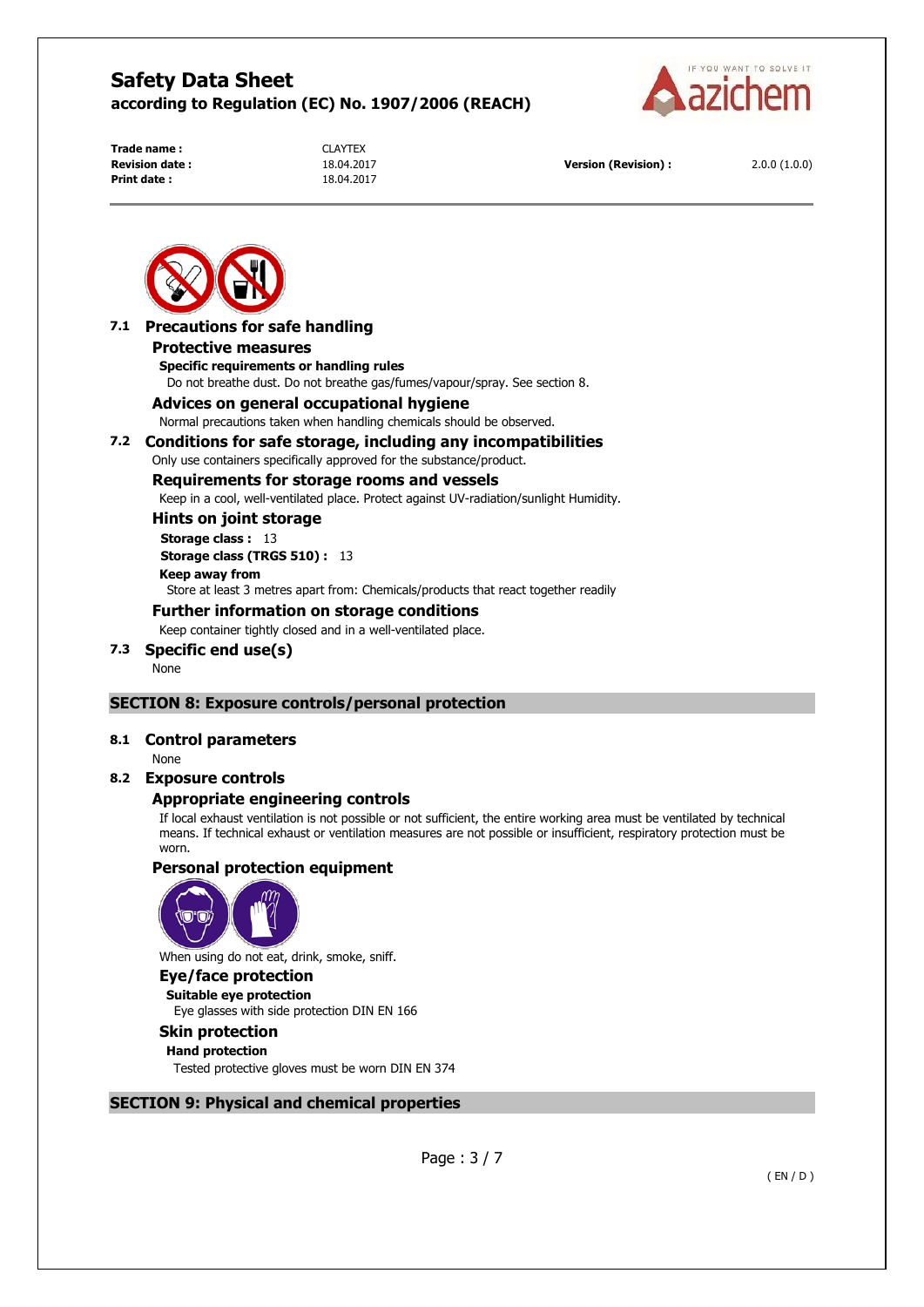

**Trade name :** CLAYTEX **Revision date :** 18.04.2017 **Version (Revision) :** 2.0.0 (1.0.0) **Print date :** 18.04.2017

# **9.1 Information on basic physical and chemical properties Safety relevant basis data**

|     | <b>Aspect</b>                            |                 | ruq                |       |
|-----|------------------------------------------|-----------------|--------------------|-------|
|     | Colour                                   |                 | grey               |       |
|     | Odour                                    |                 | none               |       |
|     | Melting point/melting range:             | (1013 hPa)      | 1000-1250 °C       |       |
|     | Vapour density                           | $($ (air = 1) ) | Data not available |       |
|     | Initial boiling point and boiling range: | (1013 hPa)      | No data available  |       |
|     | Decomposition temperature :              |                 | No data available  |       |
|     | <b>Self flammability</b>                 |                 | Not selfigniting   |       |
|     | Flash point:                             |                 | No data available  |       |
|     | Flammability (solid, gas)                |                 | Data not available |       |
|     | Lower explosion limit :                  |                 | No data available  |       |
|     | <b>Upper explosion limit:</b>            |                 | No data available  |       |
|     | <b>Explosive properties</b>              |                 | Not applicable     |       |
|     | <b>Vapour pressure</b>                   | (20 °C)         | No data available  |       |
|     | <b>Density:</b>                          | (20 °C)         | $0.7 - 0.9$ a/cm3  |       |
|     | <b>Water solubility:</b>                 | (20 °C)         | insoluble          |       |
|     | pH:                                      |                 | $8 - 11$           |       |
|     | <b>Log Pow</b>                           | (20 °C)         | not applicable     |       |
|     | <b>Viscosity:</b>                        | (20 °C)         | No data available  |       |
|     | <b>Odour threshold</b>                   |                 | Data not available |       |
|     | <b>Evaporation rate</b>                  |                 | Data not available |       |
|     | Maximum VOC content (EC):                |                 |                    | $0\%$ |
|     | <b>Oxidizing properties</b>              |                 | No data available  |       |
| 9.2 | Other information                        |                 |                    |       |

None

# **SECTION 10: Stability and reactivity**

#### **10.1 Reactivity**

Stable under recommended storage and handling conditions.

#### **10.2 Chemical stability**

Stable under recommended storage and handling conditions. See section 7. No additional measures necessary.

# **10.3 Possibility of hazardous reactions**

No hazardous reactions when stored and handled properly.

# **10.4 Conditions to avoid**

None.

# **10.5 Incompatible materials**

None.

# **10.6 Hazardous decomposition products**

Hydrocarbons, aliphatic. Hydrocarbons, aromatic.

# **SECTION 11: Toxicological information**

# **11.1 Information on toxicological effects**

# **Irritant and corrosive effects Primary irritation to the skin**  Not an irritant **Irritation to eyes**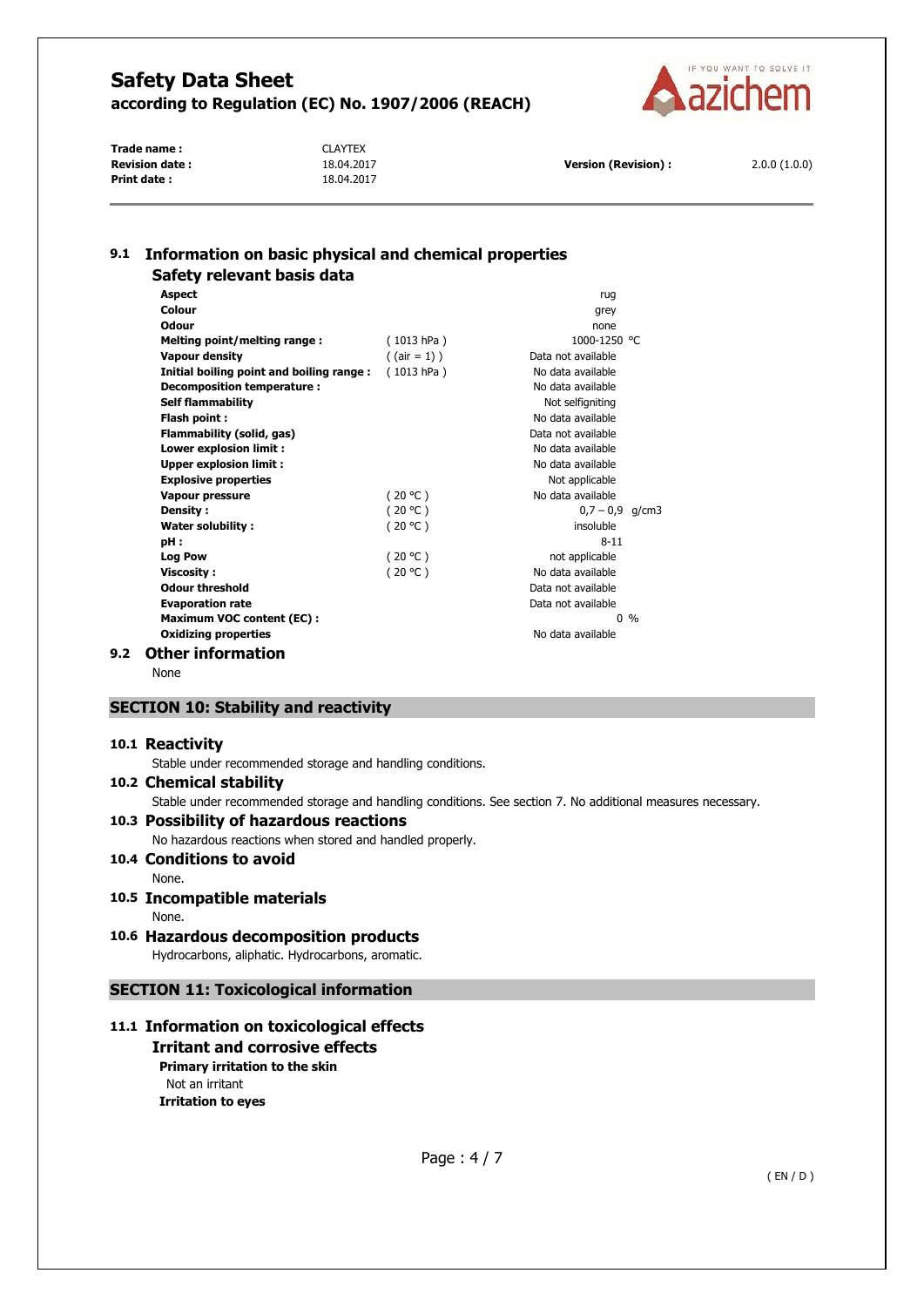

**Trade name :** CLAYTEX **Print date :** 18.04.2017

**Revision date :** 18.04.2017 **Version (Revision) :** 2.0.0 (1.0.0)

Not an irritant **Irritation to respiratory tract**  Not an irritant **Sensitisation In case of inhalation**  Not sensitising **Repeated dose toxicity (subacute, subchronic, chronic) Chronic inhalation toxicity**  There were no chronic effects or effects at low concentrations. **CMR effects (carcinogenicity, mutagenicity and toxicity for reproduction)**  The ingredients in this mixture do not meet the criteria for classification as CMR according to CLP.

# **SECTION 12: Ecological information**

Do not allow uncontrolled discharge of product into the environment.

#### **12.1 Toxicity**

No information available.

- **12.2 Persistence and degradability** 
	- No data available
- **12.3 Bioaccumulative potential**  No data available

#### **12.4 Mobility in soil**  No data available

- **12.5 Results of PBT and vPvB assessment**  This product is none, or does not contain a substance called a PBT or vPvB
- **12.6 Other adverse effects**  No information available.
- **12.7 Additional ecotoxicological information**  None

# **SECTION 13: Disposal considerations**

# **13.1 Waste treatment methods**

# **Product/Packaging disposal**

Dispose according to legislation.

#### **SECTION 14: Transport information**

### **14.1 UN number**

No dangerous good in sense of these transport regulations.

**14.2 UN proper shipping name**  No dangerous good in sense of these transport regulations. **14.3 Transport hazard class(es)** 

No dangerous good in sense of these transport regulations.

#### **14.4 Packing group**  No dangerous good in sense of these transport regulations.

**14.5 Environmental hazards** 

No dangerous good in sense of these transport regulations.

Page : 5 / 7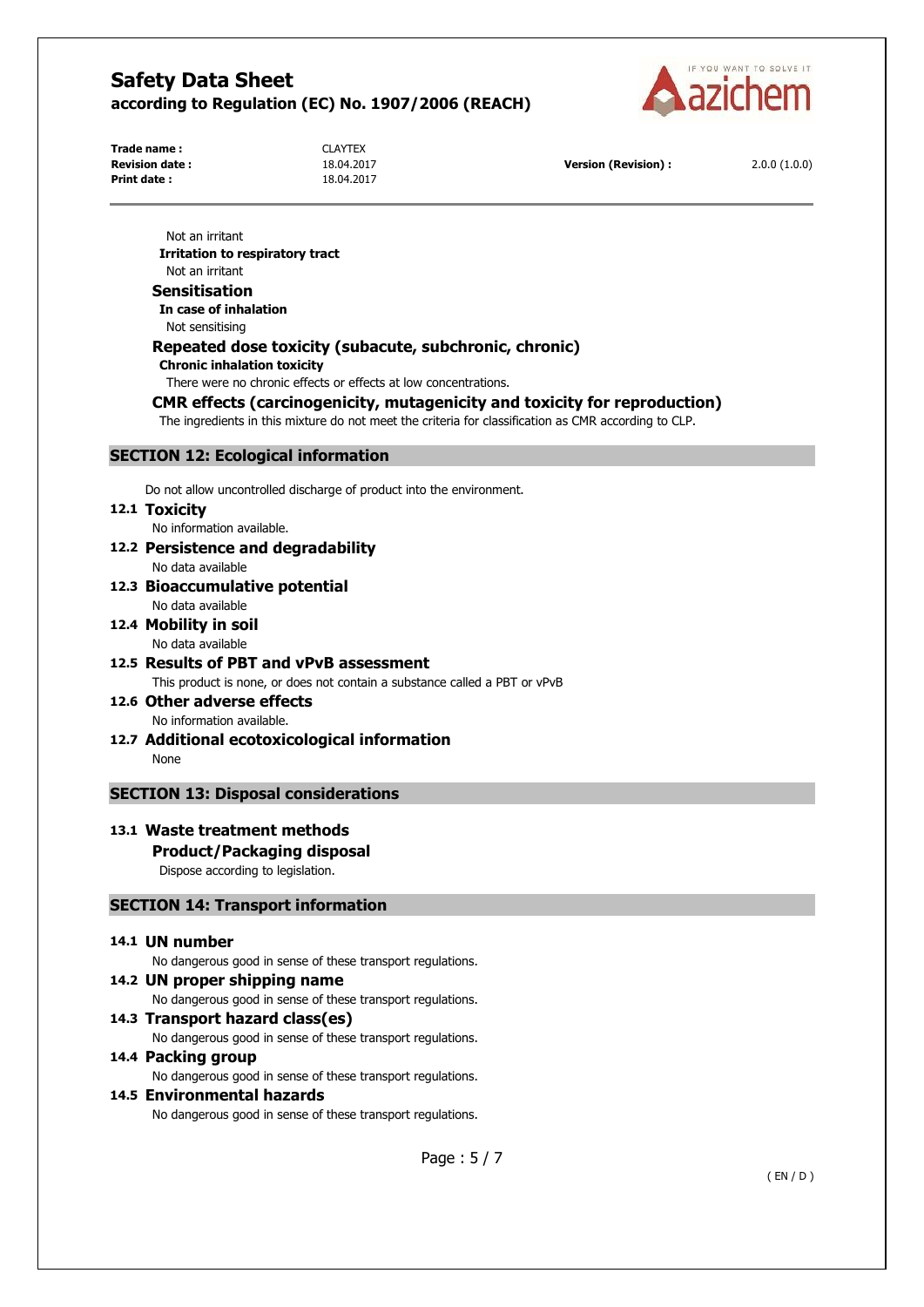

**Trade name :** CLAYTEX **Revision date :** 18.04.2017 **Version (Revision) :** 2.0.0 (1.0.0) **Print date :** 18.04.2017

#### **14.6 Special precautions for user**

None

**14.7 Transport in bulk according to Annex II of Marpol and the IBC Code**  not applicable

# **SECTION 15: Regulatory information**

# **15.1 Safety, health and environmental regulations/legislation specific for the substance or mixture**

#### **EU legislation**

Regulation (EC) 1907/2006/CE (REACh). Regulation (EC) No 1272/2008 (CLP). Regulation (EU) 2015/830 requirements for the compilation of safety data sheets. Commission Regulation (EC) No 790/2009/CE (amending, for the purposes of its adaptation to technical and scientific progress (ATP), Regulation (EC) No 1272/2008). Commission Regulation (EU) No 286/2011 (amending, for the purposes of its adaptation to technical and scientific progress (ATP), Regulation (EC) No 1272/2008). Commission Regulation (EU) No 618/2012 (amending, for the purposes of its adaptation to technical and scientific progress (ATP), Regulation (EC) No 1272/2008). Commission Regulation (EU) No 487/2013 (amending, for the purposes of its adaptation to technical and scientific progress (ATP), Regulation (EC) No 1272/2008). Commission Regulation (EU) No 758/2013 (amending, for the purposes of its adaptation to technical and scientific progress (ATP), Regulation (EC) No 1272/2008). Commission Regulation (EU) No 944/2013 (amending, for the purposes of its adaptation to technical and scientific progress (ATP), Regulation (EC) No 1272/2008). Commission Regulation (EU) No 605/2014 (amending, for the purposes of its adaptation to technical and scientific progress (ATP), Regulation (EC) No 1272/2008). Commission Regulation (EU) No 1297/2015 (amending, for the purposes of its adaptation to technical and scientific progress (ATP), Regulation (EC) No 1272/2008).

#### **Other regulations (EU)**

#### **Regulation (CE) 1907/2006: Substance of very high concern included in the SVHC Candidate List**  None

#### **National regulations**

Italy: Legislative Decree 81/2008 (Consolidated Law on protection of health and safety at work), as amended and Directive 2009/161/UE - chemical risk assessment in accordance with Title IX

#### **Water hazard class (WGK)**

Class : nwg (Non-hazardous to water) Classification according to VwVwS

#### **15.2 Chemical safety assessment**

not applicable

# **SECTION 16: Other information**

#### **16.1 Indication of changes**

02. Label elements · 02. Labelling according to Regulation (EC) No. 1272/2008 [CLP]

#### **16.2 Abbreviations and acronyms**

#### **LEGENDA:**

| ADR:          | Accord européen relative au transport international des marchandises dangereuses par route (accordo<br>europeo relativo al trasporto internazionale delle merci pericolose su strada) |
|---------------|---------------------------------------------------------------------------------------------------------------------------------------------------------------------------------------|
| ASTM:         | ASTM International, originariamente nota come American Society for Testing and Materials (ASTM)                                                                                       |
| EINECS:       | European Inventory of Existing Commercial Chemical Substances (Registro Europeo delle Sostanze<br>chimiche in Commercio)                                                              |
| EC(0/50/100): | Effective Concentration 0/50/100 (Concentrazione Effettiva Massima per 0/50100% degli Individui)                                                                                      |
| LC(0/50/100): | Lethal Concentration 0/50/100 (Concentrazione Letale per 0/50100% degli Individui)                                                                                                    |
| IC50:         | Inhibitor Concentration 50 (Concentrazione Inibente per il 50% degli Individui)                                                                                                       |
| Noel:         | No Observed Effect Level (Dose massima senza effetti)                                                                                                                                 |
| NOEC:         | No Observed Effect Concentration (Concentrazione massima senza effetti)                                                                                                               |
| LOEC:         | Lowest Observed Effect Concentration (Concentrazione massima alla quale è possibile evidenziare un<br>effetto)                                                                        |
| DNEL:         | Derived No Effect Level (Dose derivata di non effetto)                                                                                                                                |
|               |                                                                                                                                                                                       |